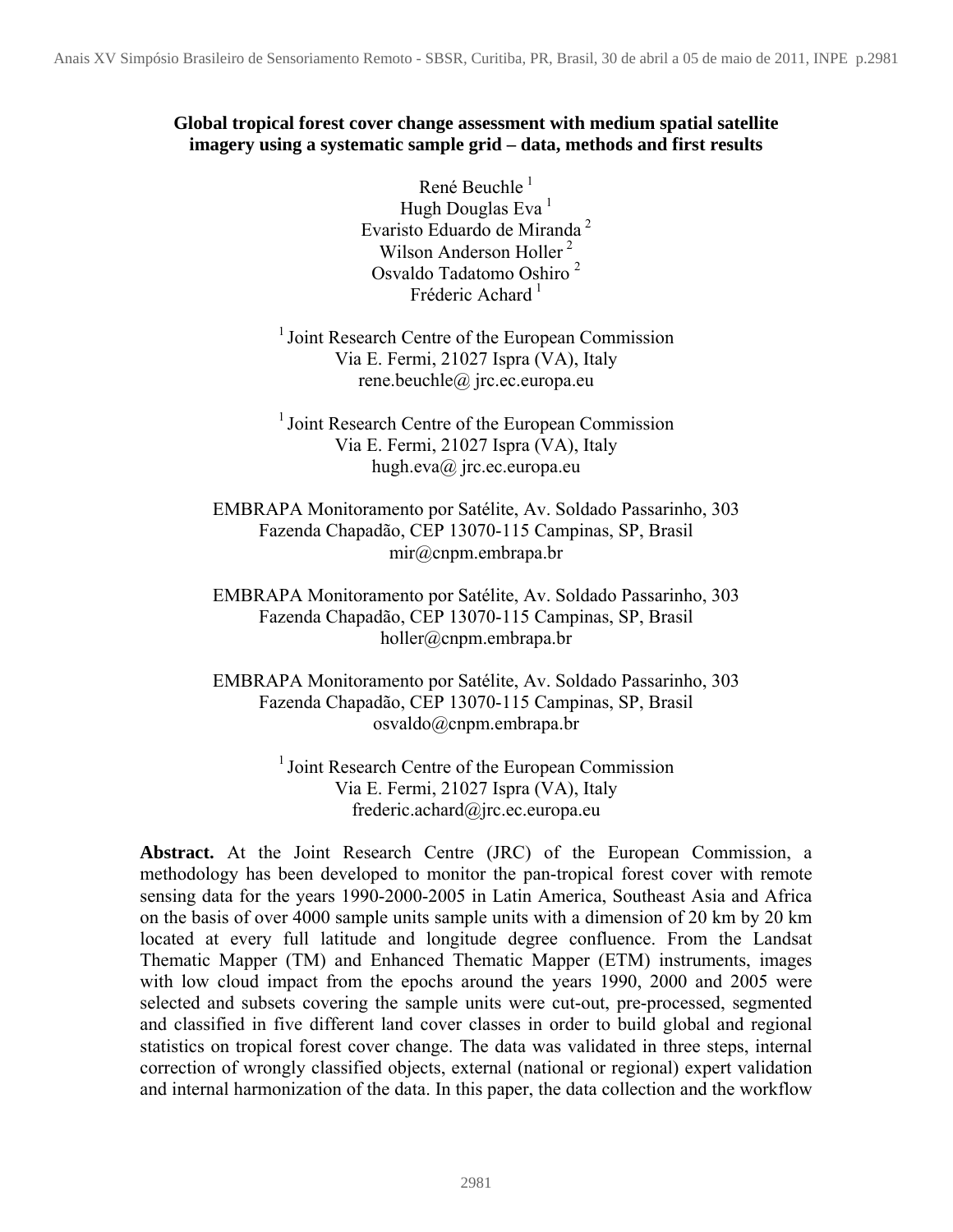of the forest cover change assessment for the epochs 1990 and 2000 is presented. Parts of the results for the Brazilian Amazon have been validated by comparing with interpretations of corresponding samples carried out by the Instituto Nacional de Pesquisas Espaciais (INPE), showing a very high correlation. Further, the figure produced by INPE through the PRODES program on gross deforestation for the years 1990-2000 was compared to the figure calculated on basis of the JRC results for the respective area, where the JRC estimate that was ca. 10% higher than the INPE estimate.

**Keywords**: tropical forest cover, monitoring, Landsat, object-based classification

# **1. Introduction**

Tropical deforestation contributes approximately to 15% of the world's anthropogenic greenhouse gas emissions (estimates range from 7% to 25%), mainly through carbon dioxide emissions (van der Werf et al. 2009). However, uncertainties in this land use change flux of the global carbon budget are high. In this context, the TREES-3 project at the Joint Research Centre (JRC) of the European commission has developed a method to monitor the tropical forest cover on a global and regional scale with medium resolution satellite data on basis of a systematic sample grid (Eva et al. 2010, Achard et al. 2009), consisting in more than 4000 sample units for the global tropics. The data and statistics derived from the project are a major contribution to the Remote Sensing Survey (RSS) of the Forest Resource Assessment 2010 (FRA2010) carried out by the Food and Agriculture Organization (FAO) of the United Nations (UN) (Ridder 2007, FAO et al. 2009).

### **2. TREES-3 sampling scheme**

At pan-topical level, sampling with medium resolution satellite imagery has been applied successfully (with sample areas from 10 km  $X$  10 km to 50 km  $X$  50 km) (Eva et al 2010). The TREES-3 sampling scheme consists in a 20 km X 20 km sample area at every latitude – longitude confluence point over the countries covered by tropical forest, leading to over 4000 sample units (figure 1). For tropical Latin America and the Caribbean (LAC), the number of sample units is at 1230; thereof Brazil is covered by 707 sample units. The resulting overall sampling rate is 3.4% (Eva et al. 2010). In the context of a collaborative partnership, the scheme was designed together with FAO for their FRA2010 RSS exercise, the FAO being responsible for the forest cover change assessment of the regions outside the pan-tropical belt.



Figure 1: TREES-3 sampling scheme over the global tropics (4016 sample units)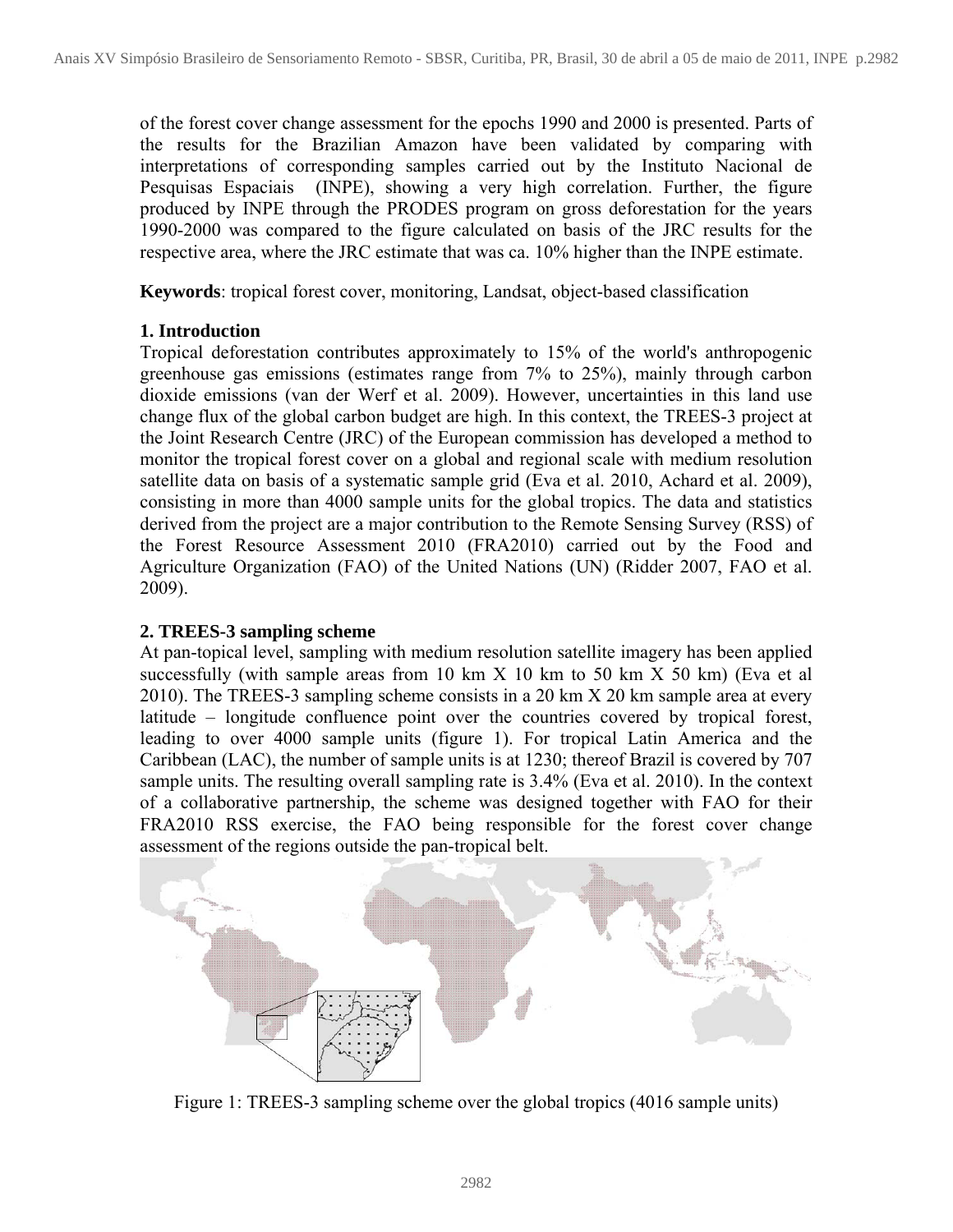#### **3. Satellite data**

The satellite data used within the TREES-3 project for the time periods of 1990 and 2000 is mainly based on the respective Global Land Survey (GLS) archives of Landsat imagery provided by the United States Geological Survey (USGS). Landsat images with the lowest overall cloud cover available for a certain time period were processed to GLS standard, i.e. to a very high geometrical quality (Gutman et al. 2008). Landsat data from the GLS archives was defined as the main input for the FAO FRA2010 RSS exercise (Potapov et al. 2010), however, for some of the areas over the tropics with persistent cloud coverage (Ju and Roy 2008), alternative Landsat for the specific areas of interest (sample units) the could be received from the USGS data portal outside the GLS archives (Beuchle et al. 2011) in order to avoid or at least reduce cloud cover in the GLS data. Figure 2a and 2b show for LAC the remaining cloud cover percentages for the 1990 and 2000 epochs and the amount of alternative data to GLS used for the two epochs. As result of the screening, only 2.4% of the sample images for the year 1990 epoch and 1.6% of the sample images for the year 2000 epoch contain more than 5 % cloud cover (Beuchle et al. 2011).



Figure 2a: Cloud cover percentages of the TREES-3 data (LAC) for the 1990 and 2000 epochs

Figure 2b: Alternative data to GLS used for LAC

#### **4. Pre-processing of imagery and object-based classification 4.1 Pre-processing of imagery**

The pre-processing chain of the imagery consisted in five steps (Bodart et al. 2010), (i) the geo-location assessment between the images of the 1990 and 2000 epochs for each sample unit, (ii) calibration to top-of-atmosphere (TOA) reflectance of the original digital number (DN) values, (iii) cloud and cloud shadow masking, where necessary, using an automated cloud classifier and solar geometry, (iv) haze correction, when appropriate, on the basis of the method proposed by Lavreau (1991), consisting in the substraction of the fourth component of a tasseled cap transformation and (v) radiometric normalization to reference forest values, where applicable (figure 3). A similar approach has been proposed by Hansen et al. (2008) for the creation of Landsat scene mosaics over the Congo basin.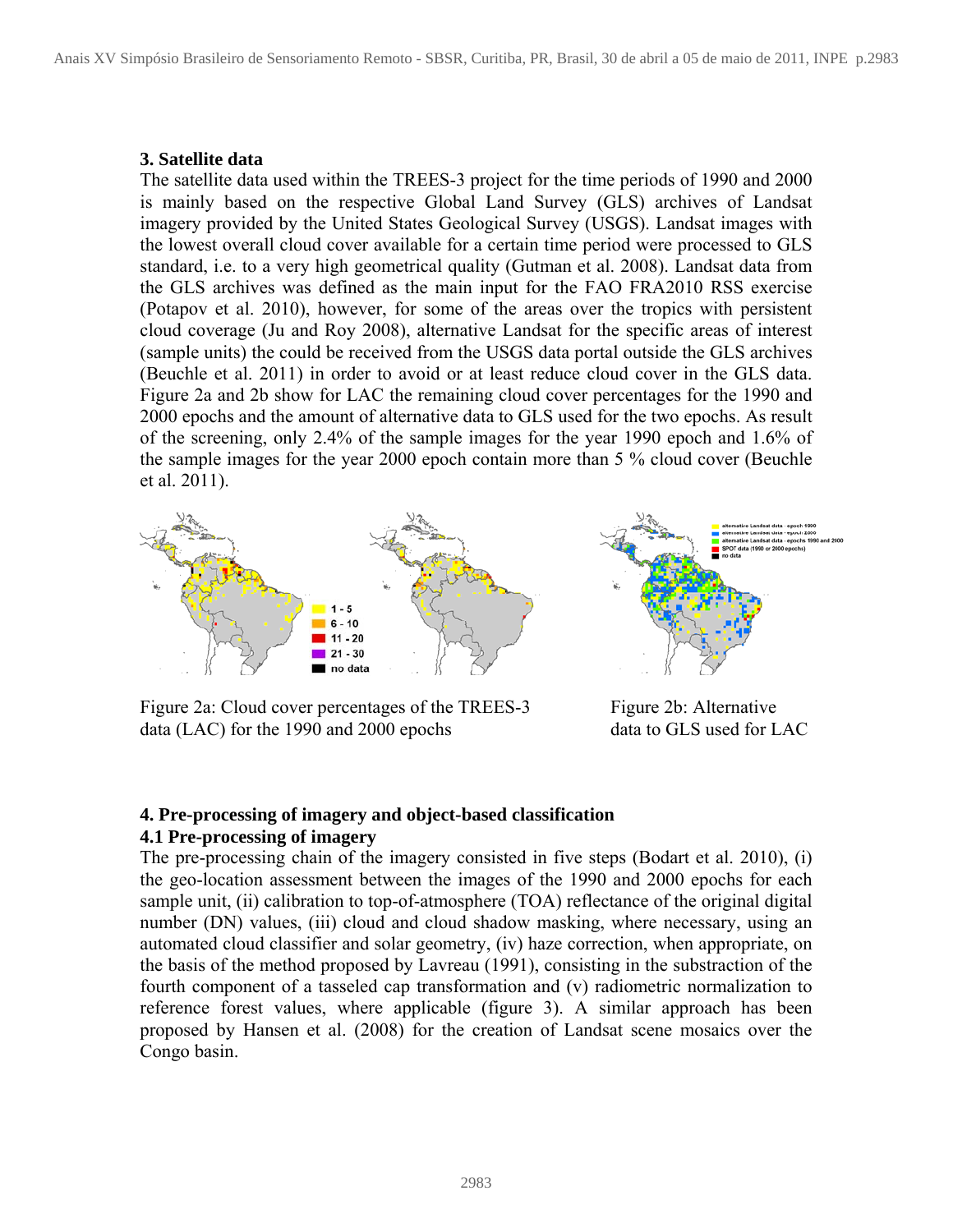

Figure 3: pre-processing steps of the TREES-3 imagery

# **4.2 Image segmentation and object-based classification**

Image segmentation is the process of partitioning an image into groups of pixels that are spectrally similar and spatially adjacent, by minimizing the within-object variability compared to the between-object variability. On this basis a multi-date image segmentation of each image pair was applied with Definiens software (Baatz and Schape 2000, Meinel and Neubert, 2004). A two-step segmentation approach was chosen. The first step consisted in creating a large number of small segments ("level 1") for each sample unit as a basis for segment (or object) classification, the small segments covering less area and thus comprising more 'pure' landscape units in terms of land cover (Bodart et al. 2009). In the process of segmentation, statistics for each segment were collected like segment mean and standard deviation of each of the considered Landsat bands (i.e. band 3, 4 and 5), then they were classified with membership functions (Definiens 2007) on basis of a global collection of spectral signatures for the Landsat bands 3, 4 and 5. The target classes were defined as follows: tree cover, tree cover mosaic, other wooded land, other land cover, water, cloud and no data (see table 1 for detailed description).

| 'TREE COVER'                        | • 70% or more of a mapping unit is covered by a<br>continuous layer of trees, the tree canopy can be closed<br>or open<br>• the tree layer density is at least $10\%$ or more,<br>tree height is $\geq 5m$                                     |
|-------------------------------------|------------------------------------------------------------------------------------------------------------------------------------------------------------------------------------------------------------------------------------------------|
| <b>TREE COVER</b><br><b>MOSAIC'</b> | • the tree layer in a mapping unit is discontinuous<br>the tree layer covers 30% to 70% of the mapping unit<br>tree density $\geq 10\%$<br>$\bullet$<br>tree height $\geq 5$ m (as required for the definition of 'Tree<br>$\bullet$<br>Cover) |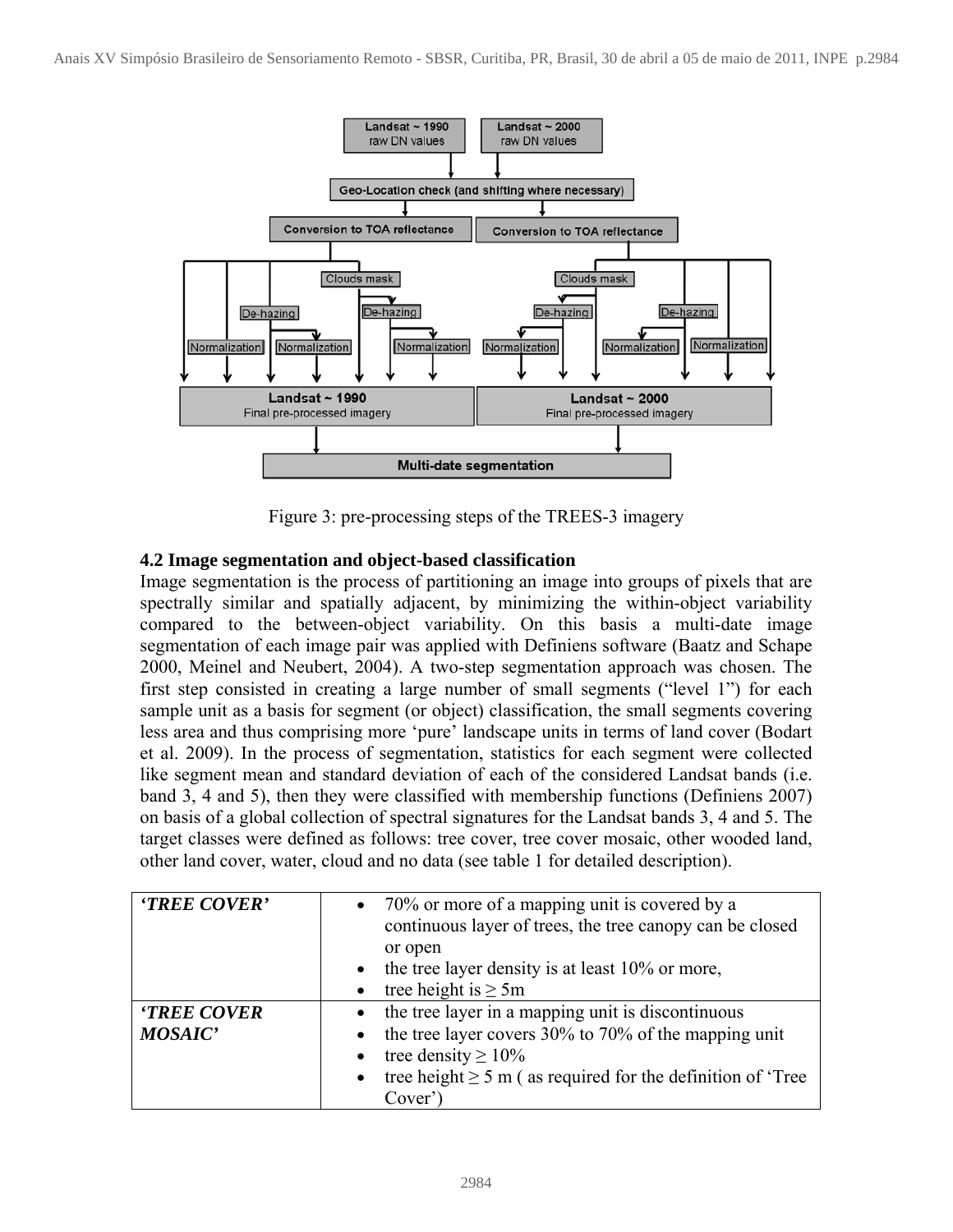| <b>'OTHER WOODED</b><br>LAND'     | • a mapping unit is covered to 70% or more of by a layer<br>of shrubs, tree re-growth, or mixed vegetation with a<br>mainly woody component (including village complexes)<br>the height of the layer is mainly $\leq 5$ m<br>$\bullet$                                                                         |
|-----------------------------------|----------------------------------------------------------------------------------------------------------------------------------------------------------------------------------------------------------------------------------------------------------------------------------------------------------------|
| <b>OTHER LAND</b><br><b>COVER</b> | land cover other than tree cover or other wooded land,<br>$\bullet$<br>including e.g. herbaceous cover, non-woody agricultural<br>crops and mosaics, bare soils, built-up or urban areas<br>• a potential trees cover component covers less than 30%<br>of a mapping unit and/or tree density is less than 10% |
| <b>WATER</b>                      | inland and sea water                                                                                                                                                                                                                                                                                           |
| <b>CLOUDS</b>                     | cloud and cloud shadow                                                                                                                                                                                                                                                                                         |
| <b>NO DATA</b>                    |                                                                                                                                                                                                                                                                                                                |

Table 1: Description of TREES-3 land cover classes

The second step consists in an aggregation of the segments ("level 2") created in step one in order to achieve the defined minimum mapping unit of 5 ha. The aggregated segments were then classified on the basis of the proportions of the classified small segments within each "level 2" segment.



Figure 4: Workflow from pre-processed Landsat imagery, segmentation, classification, forest cover change map and statistics – example of the sample unit at the coordinate  $11^{\circ}$ S;  $63^\circ$  W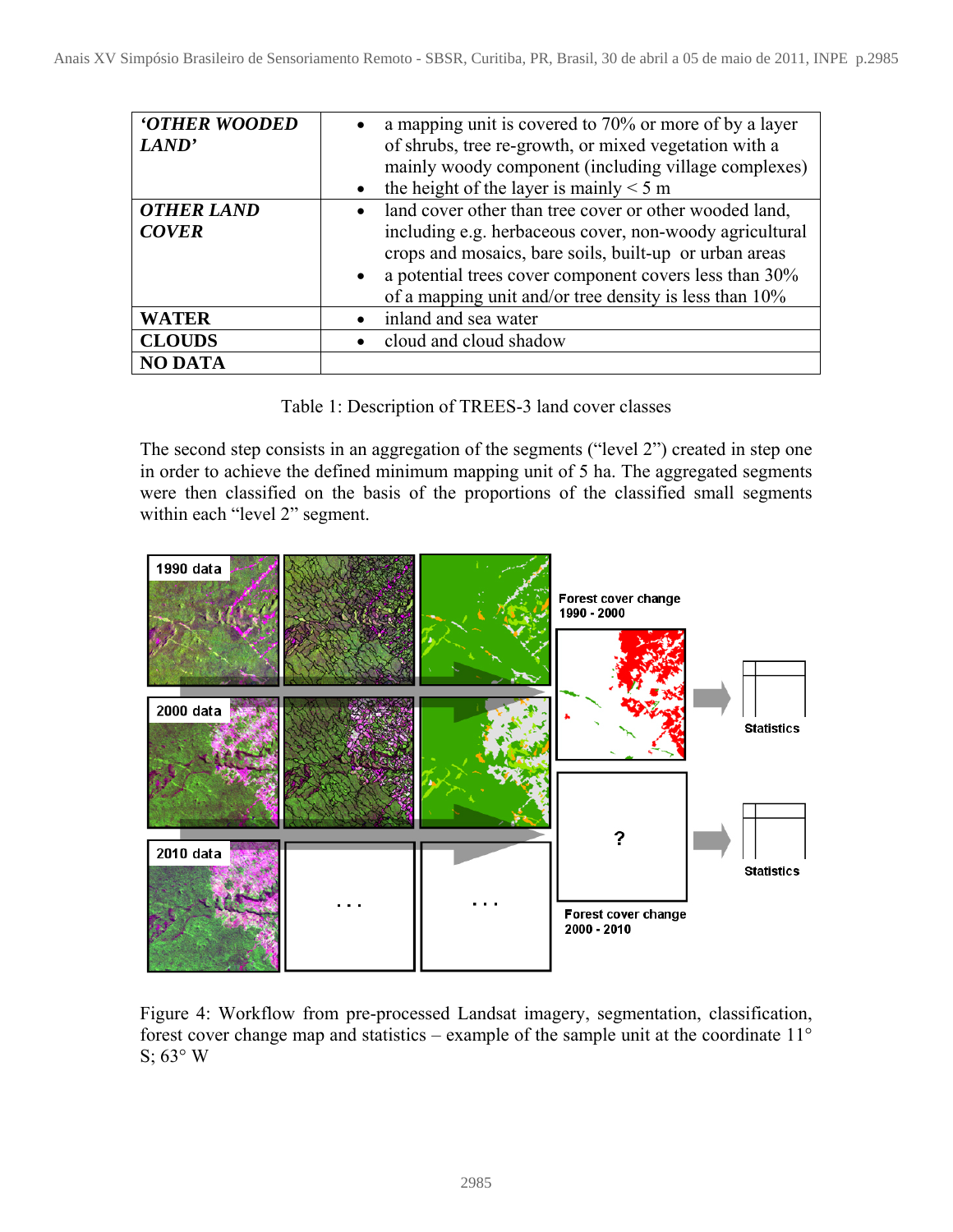#### **5. Validation**

After the classification of the segments, the data went into an internal validation step, i.e. the classification results are checked in order to correct obvious classification errors before giving the data out to the external expert validation. Therefore the classified sample units (together with the Landsat imagery) with a centroid falling within a specific country border, were delivered to the national or regional expert of the respective country or region in order to check and if necessary correct remaining interpretation errors. For the whole tropics, more than 20 workshops have been carried out, either on-site at Ispra (Italy) or in the countries or regions concerned. Examples of institutions involved are EMBRAPA Satellite Monitoring at Campinas (Brazil), the Ministry of Forestry of Indonesia or the Observatory for Central African Forests (OFAC). The last validation step consisted in the harmonization of the results, in order to ensure that the interpretations of the different national experts were carried out in a similar manner.

#### **6. Evaluation of the results for the Brazilian Amazon**

### **6.1 Evaluation of the results on the Brazilian sample units carried out by EMBRAPA Satellite Monitoring**

For 35 sample units distributed over the Amazon basin an evaluation of the interpretation by experts from EMBRAPA Satellite Monitoring was carried out by comparing the results to interpretations carried out by experts from INPE. The results show a very good correspondence between the two interpretations (Figure 5a and 5b)



Figure 5a: selection of 35 sample units over the Amazon Basin for interpretation comparison

Figure 5b: results of the interpretation comparison EMBRAPA – INPE of the 35 selected sample units

### **6.2 Comparison of figures on gross deforestation by INPE**

We compared our results to those provided annually by INPE, the Brazilian National Space Agency. INPE's figure for the annual average gross deforestation between 1990 and 2000 for the legal Amazon is 16 700 sq km (INPE 2009). For the same area we have a slightly (10%) higher figure of 18 400 sq km per year. The reasons for this difference can be attributed to a combination of sampling error, differences in interpretation methods and definitions. However, it has to be mentioned that the sampling is not designed for the production of national or sub-regional deforestation statistics, but for regional, continental or global ones.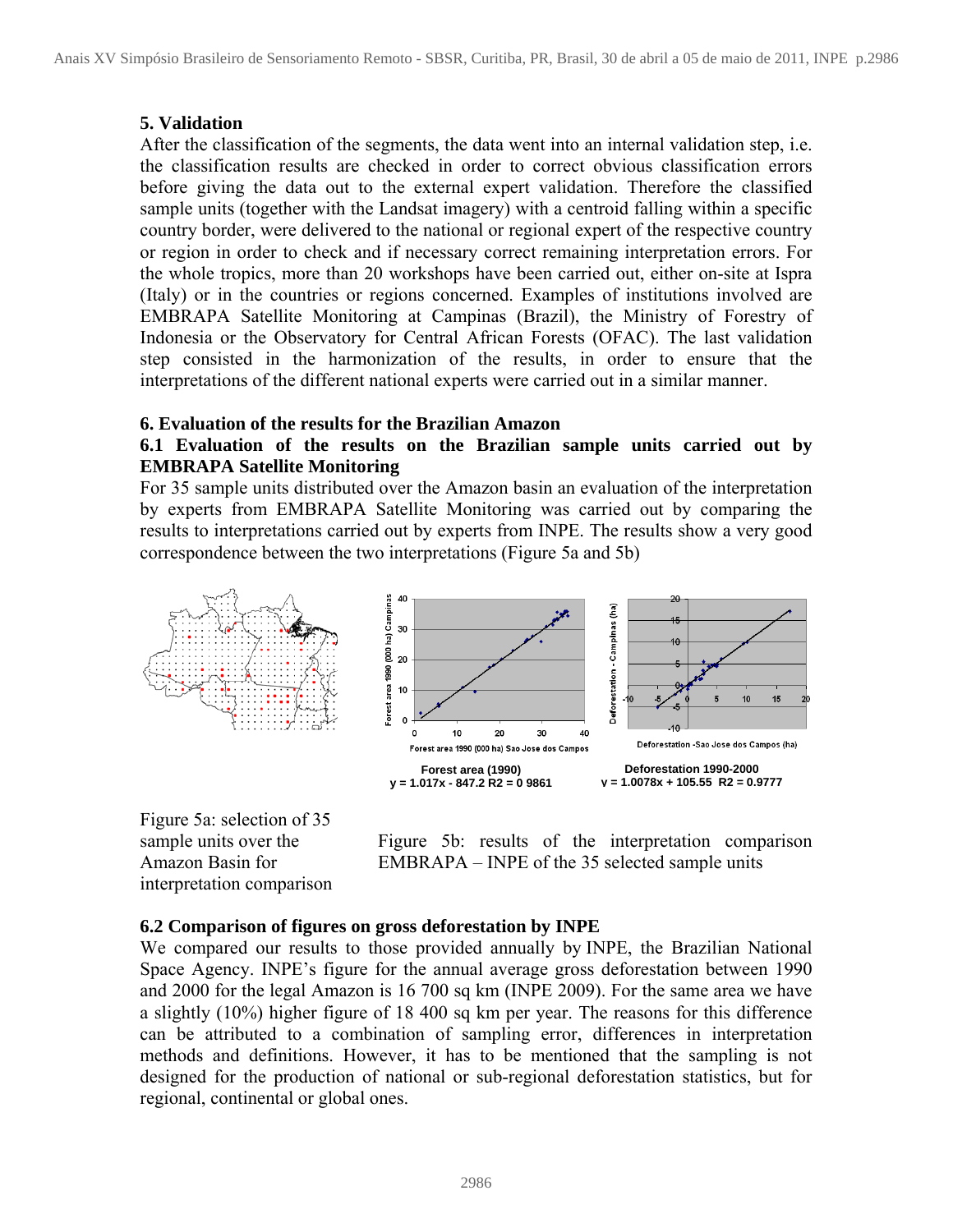#### **7. Conclusions and outlook**

A robust and cost-effective method of pan-tropical forest cover change assessment was developed using a systematic sample grid, repeatable and consistent across space and time. For areas with persistent cloud cover, screening and ordering alternative datasets to GLS data reduced the loss of data due to clouds considerably. Segmentation and objectbased classification proved to be an overall efficient approach, even if the classification for some of the datasets needed a considerable amount of improvement; however, this is not surprising in view of the global approach of the classification.

High correspondence was measured between interpretations of selected sites within the Brazilian part of the Amazon Basin carried out by independent experts. While not specifically designed to measure area change for the Legal Amazon, where deforestation is highly concentrated in the southeastern corner, our estimates are within 10% of the official statistics, which are obtained by a wall-to-wall survey.

A consistency test is planned as soon as the land cover interpretations from all sample units are finalized (spring 2011), where a subset of the interpreted objects will be reinterpreted by independent experts. In the following, satellite data from the 2010 epoch will be integrated into the workflow (see figure 5). The process will be adapted to the new set of satellite data from different sensors to Landsat, namely ALOS AVNIR-2, KOMPSAT-2 MSC, DMC Deimos-1, that will be provided through the TropForest program by the European Space Agency.

### **8. References**

Achard, F., Beuchle, R., Bodart, C., Brink, A., Carboni, S., Eva, H. D., Mayaux, P., Rasi, R., Simonetti, D. and Stibig, H. -J., 2009. Monitoring Forest cover at global scale: the JRC approach, in: *33rd International Symposium on Remote Sensing of Environment (ISRSE)*, May 4-8, 2009 Stresa, Italy.

Beuchle, R. Eva, H.D., Stibig, H.-J., Bodart, C., Brink, A., Mayaux, P., Johansson, D., Achard, F., Belward, A., 2011. A satellite data set for tropical forest area change assessment. Submitted October 2010.

Bodart, C., Eva, H.D., Beuchle, R., Raši R., Simonetti, D., Stibig, H-J. Brink, A., Lindquist, E., Achard, F., 2011. Pre-processing of a sample of multi-scene and multi-date Landsat imagery used to monitor forest cover changes over the tropics. *International Journal of Remote Sensing* – in review.

Definiens, 2007. User Guide Definiens Developer 7

Eva, H.D., Carboni, S., Achard, F., Stach, N., Durieux, L., Faure, J.-F., Mollicone, D. 2010 Monitoring forest areas from continental to territorial levels using a sample of medium spatial resolution satellite imagery. *ISPRS Journal of Photogrammetry and Remote Sensing* 65 (2), 191-197.